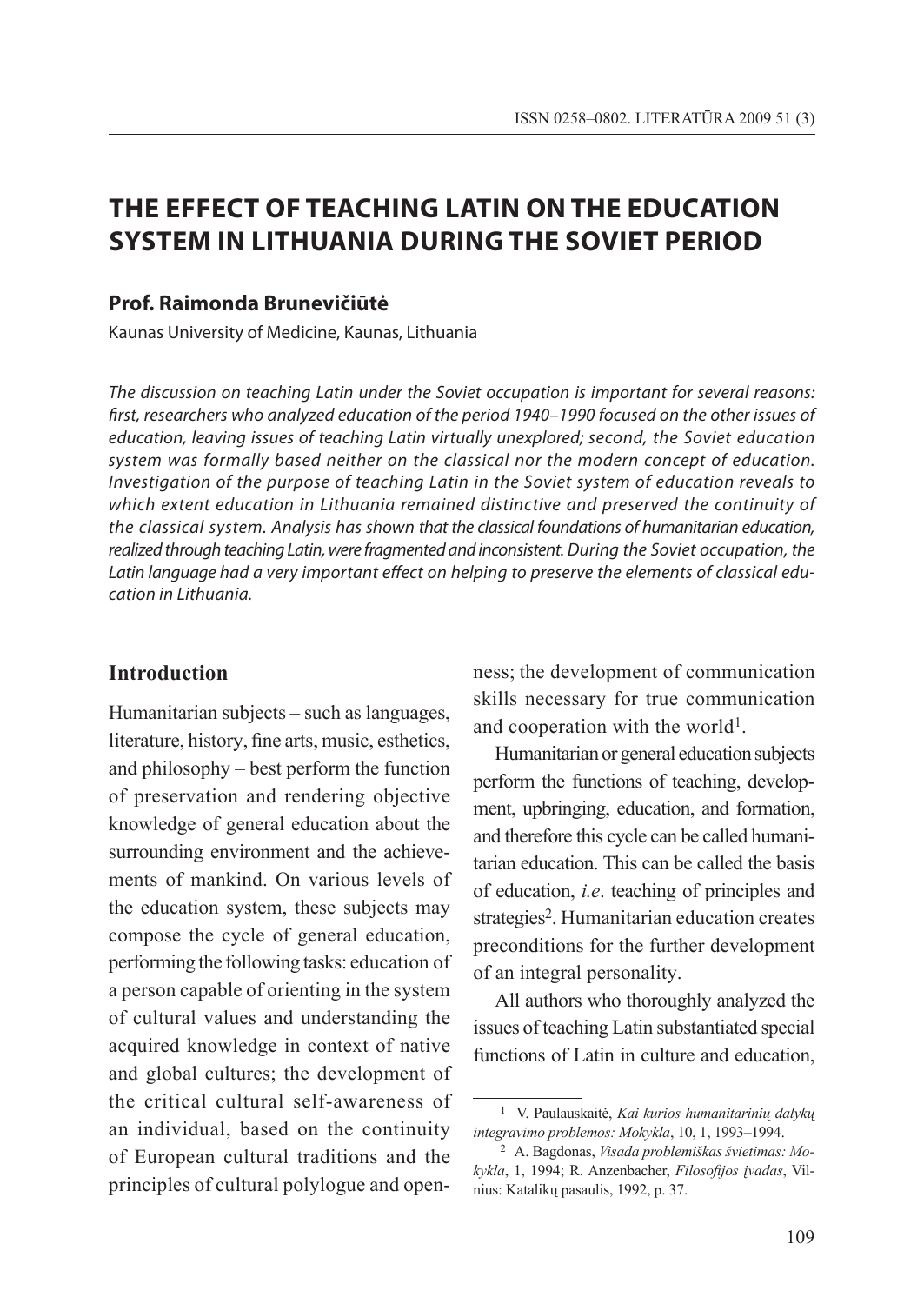unequivocally agreeing that Latin is one of the bases of humanitarian education. The major functions of the Latin language in education – the gnoseological and communicative functions of the cultural level, – and the expressive function of the linguistic level have been formed historically. In the process of education, all functions of the Latin language serve the purposes of passing classical culture, historical continuity, and developing international terminology formed on the basis of classical languages. The sum of these functions is an important precondition and one of the necessary conditions for further humanitarian education. Considering the fact that the educational functions of the Latin language compose one whole, it is expedient to define these functions using the term of classical foundations of humanitarian education*.*

The discussion on teaching Latin under the Soviet occupation is important for several reasons: *first,* researchers who analyzed education during the period 1940–1990 focused on other issues of education, leaving the issues of teaching Latin virtually unexplored. For this reason, a generalized survey of teaching the Latin language during this period is important for the analysis of the development of the education system in Lithuania; *second,*  the Soviet education system was formally based neither on the classical nor modern concept of education. Investigation of the role of the Latin language in this education system may reveal to which extent education in Lithuania remained distinctive and preserved the continuity of the system; it is highly important to elucidate the positive and negative aspects of the attitude of the Soviet system towards the Latin language, since these aspects may be pivotal points on the practical level of today's reform of the education system in Lithuania.

*The aim of the article* is to reveal the peculiarities of the education system in Lithuania during the Soviet period, formed in the process of education due to teaching Latin as classical foundations of humanitarian education.

*Objectives:* to analyze the factors determining the education system of Lithuania on the basis of the generalization of insights into historical changes in humanitarian education; to survey the aspects of teaching Latin in Lithuania during 1940–1990, and to evaluate the influence of Latin as the classical foundations of humanitarian education on the education system in Lithuania during the Soviet period.

*Methodological principles and concepts.* The effect of teaching the Latin language on the education system of Lithuania during 1940–1990 is analyzed on the basis of a selfdesigned model of the system of educationaffecting groups of cultural, social, political, economic, and technological factors. The analysis of changes in education was based on *humanistic philosophy, the concept of the development of an integrated personality*3, *the principle of knowing one's cultural roots*4, and *cultural pedagogy*5*.* 

<sup>3</sup> T. McLaughlin, *Šiuolaikinė ugdymo filosofija: demokratiškumas, vertybės, įvairovė*, Kaunas: Technologija,1997, 34

<sup>4</sup> D. Barthelemy, R. Ryba, C. Birzea, T. M. Leclercq, cit.: *Secondary Education in Europe: Problems and Perspectives* (by Denis Kallen). Counsil of Europe Publshing, Printed in Germany, 1997.

<sup>5</sup> S. Šalkauskis, *Rinktiniai raštai*. *Pedagoginės studijos, I knyga,* Vilnius: leidybos centras, 1992; A. Maceina,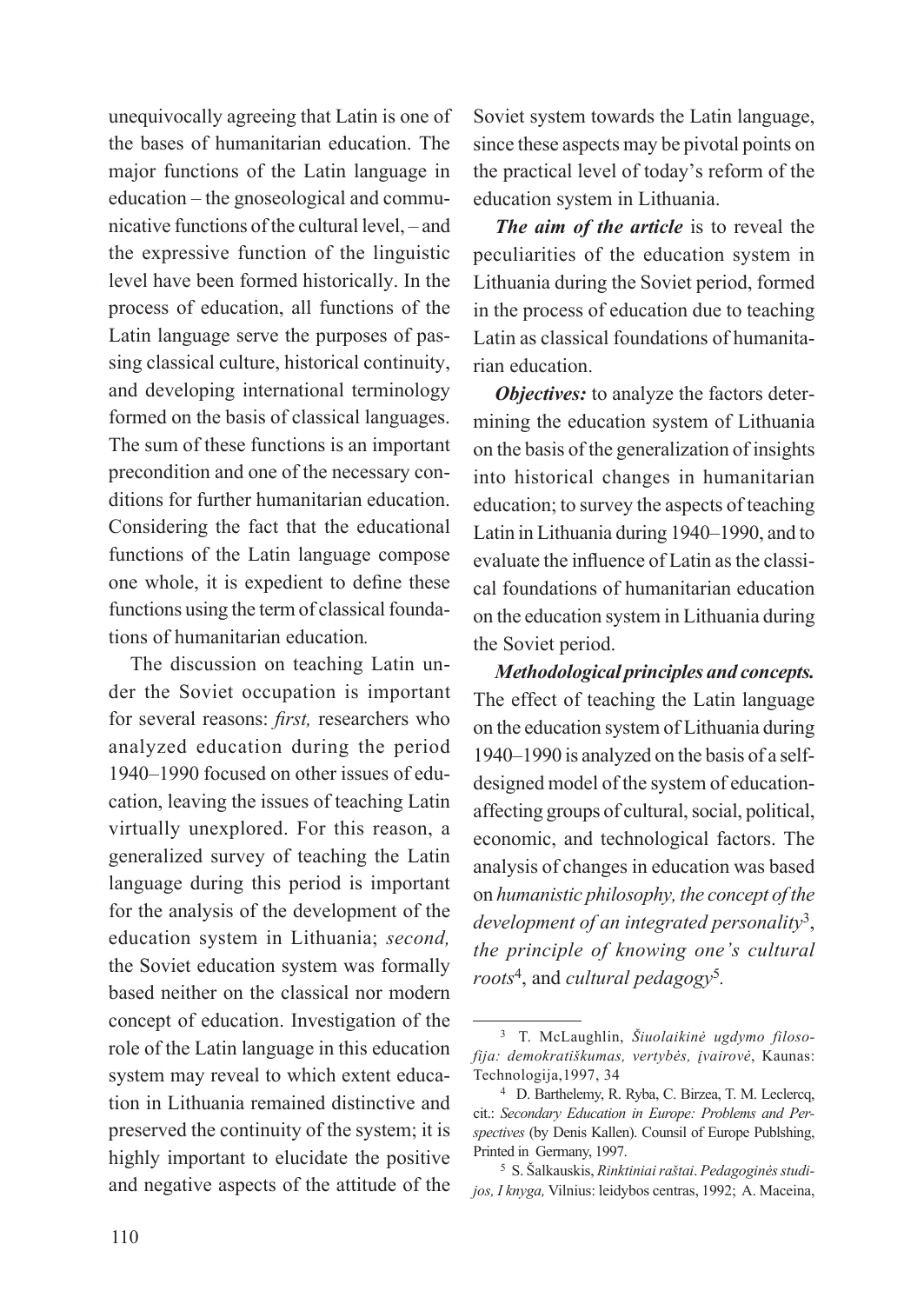## **Insights into historical changes in humanitarian education**

The first stage of the development of the global system of scientific knowledge – including the period up to the Renaissance – was characterized by the predominance of the unification tendencies6. "Exclusion" of humanities from the education content or their "inclusion" did not disrupt the unified wholeness of science. These subjects were not irreplaceable and did not have any specifically defined function in education, yet their consistency and indispensability for education were obvious because the content of education was regarded to be more important than its form. Humanitarian sciences (and subjects) were essentially carriers of this content, yet they did not form it7. Classical education was organized according to the principles of the traditional *classical education model,* i.e. the education system that was formed on the basis of antique education according to the typical medieval education system. As I. R. Bolgar<sup>8</sup> indicated, the task of the traditional education system is to render the continuation of the classical traditions from the Antiquity through Middle Ages to the Renaissance and on. This model embodies classical education striving to reach an equilibrium between the interests of an individual and society9.

The second *stage* of the development of scientific *education* knowledge is characterized by two essential features: reciprocal relationship between technology as activity and natural sciences, and a new form of the organization of scientific activity. These features – especially the second one – stimulated changes in educational institutions, resulting in establishment of secular schools and emergence of learning societies and academies (M. Verdes et al., 1988, p. 53). Newton's mechanics also stimulated the separation of other sciences for it broke out the narrow limitations of natural sciences. A need for sciences about the society arose<sup>10</sup>. In A. Maceina's<sup>11</sup> classification, this stage of the development of scientific knowledge corresponds the educational periods of the Renaissance, Baroque, Enlightenment and Romanticism. The rising tendency of differentiation conditioned the transfer of humanitarian sciences into the sphere of general non-vocational education. In philosophy, the issue of the specificity of humanitarian cognition, as well as of humanistics as an object, emerged. This began with the initiation of real investigations of the value of human spirit<sup>12</sup>. The understanding of modern education was thus formed, and the approach that a different education can be recognized developed. Education was understood as being specific and limited to one concrete field of knowledge. *The modern model of education* means education systems formed in modern times

*Pedagoginiai raštai*, Kaunas: Šviesa, 1990; J. Laužikas, *Pedagoginiai raštai*, Kaunas: Šviesa, 1993.

<sup>6</sup> M. Verdes et al., *Istoričeskije tipy jedinstva naučnogo znanija i ich sviaz s razvitijem filosofiji*, in: *Jedinsto naučnogo znanija,* Moskva: Nauka, 1988.

<sup>7</sup> A. Maceina. Op. cit.; J.W. Baldwin*, Viduramžių kultūra*, Vilnius: Aidai, 1996.

<sup>8</sup> I. R. Bolgan, *The Classical Heritage and Its Beneficiaries.* Cambridge, 1954.

<sup>9</sup> M. Lukšienė, "Prometėjiško žmogaus ugdymas", *Mokykla*, 8, 1994, 3–5.

<sup>10</sup> M. Verdes et al. *Op.cit*., 58.

<sup>11</sup> A. Maceina. *Op. cit*., 393 .

<sup>&</sup>lt;sup>12</sup> L. Novikov, "Gumanitarnoje znanije v sisiteme nauk", in: *Jedinstvo naučnogo znanija*, Moskva: Nauka, 1988, 149.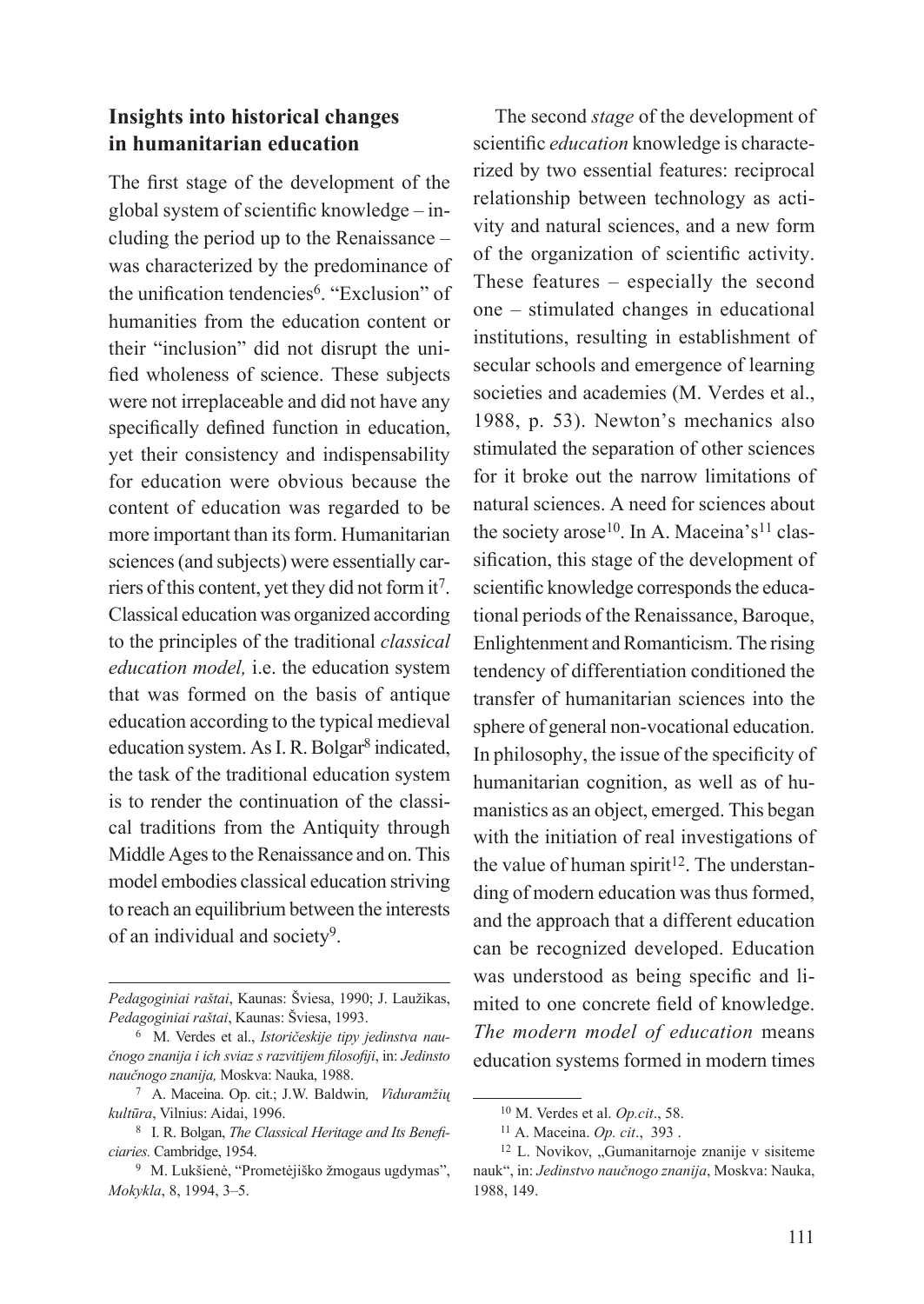and influenced by the scientific-technical revolution and other factors<sup>13</sup>.

Although since the middle of the 19th century the beginning of the *third* stage of the development of scientific knowledge has been marked by increasingly prominent integration, the tendency of the independence and division of the fields of science remains highly significant; this tendency has manifested itself in the consolidation of the modern system of education.

# **Teaching of the latin language during the soviet period education in Lithuania (1940–1990)**

We failed to find any published material on the issue of the organization of teaching Latin. One of the most significant among other sources that served as the basis for the analysis of this period, is "The History of the Department of Classical Philology" ("Klasikinės filologijos katedros istorija"14 (KFKI, manuscript, 150 p.), which between 1947 and 1969 was written by Benediktas Kazlauskas, Associate Professor of Vilnius University, Department of Classical Philology; it was later continued by other employees of the Department. At present, the manuscript is kept at the Department of Classical Philology Vilnius University. In addition to that, our study was also based on the manuscript of the history of the Department of Languages of Lithuanian Veterinary Academy<sup>15</sup> (LVAKKI, 13 p.), data from the Archive of Vilnius University, archives of Vilnius University Department of Classical

Philology, Department of Languages and Education of Kaunas University of Medicine, and other materials from personal archives of the employees of these Departments. Besides, this study is based not only on the collected historical material, but also on the author's personal experience and material from curricula and texbooks, as she has been teaching Latin since 1979 at the Department of Languages of Kaunas Medical Institute, Kaunas Medical Academy, and – at present – Kaunas University of Medicine.

*Factor analysis*. During 1940–1990, the development of the formal education system in Lithuania had been predominated by the *political factors.* The character of education in Lithuania changed right after Lithuania had been occupied by the USSR in 194016. The manifestations of these changes were the following:

- à nationalization of non-state-owned
- $\overline{a}$  educational institutions. On August 8, 1940, the law was passed on the nationalization of organization-owned or private primary schools, craft schools, and kindergartens, and on August 24 of the same year – on the nationalization of secondary schools. A foreign state starts controlling the entire system of education and shaping the process of education, including its content;
- $\overline{\phantom{a}}$  introduction of new subjects (history
- à of the USSR, the constitution of the USSR, and the Russian language) and partial alteration of the curricula of primary and secondary schools (enhanced teaching of mathematics, physics,

<sup>13</sup> M. Lukšienė. *Op. cit.*

<sup>14</sup> KFKI, manuscript.

<sup>15</sup> LVAKKI, manuscript.

<sup>16</sup> A. Bendžius, *Bendrojo lavinimo ir aukštoji mokykla Tarybų Lietuvoje 1940–1970*, Kaunas: Šviesa, 1973, 12.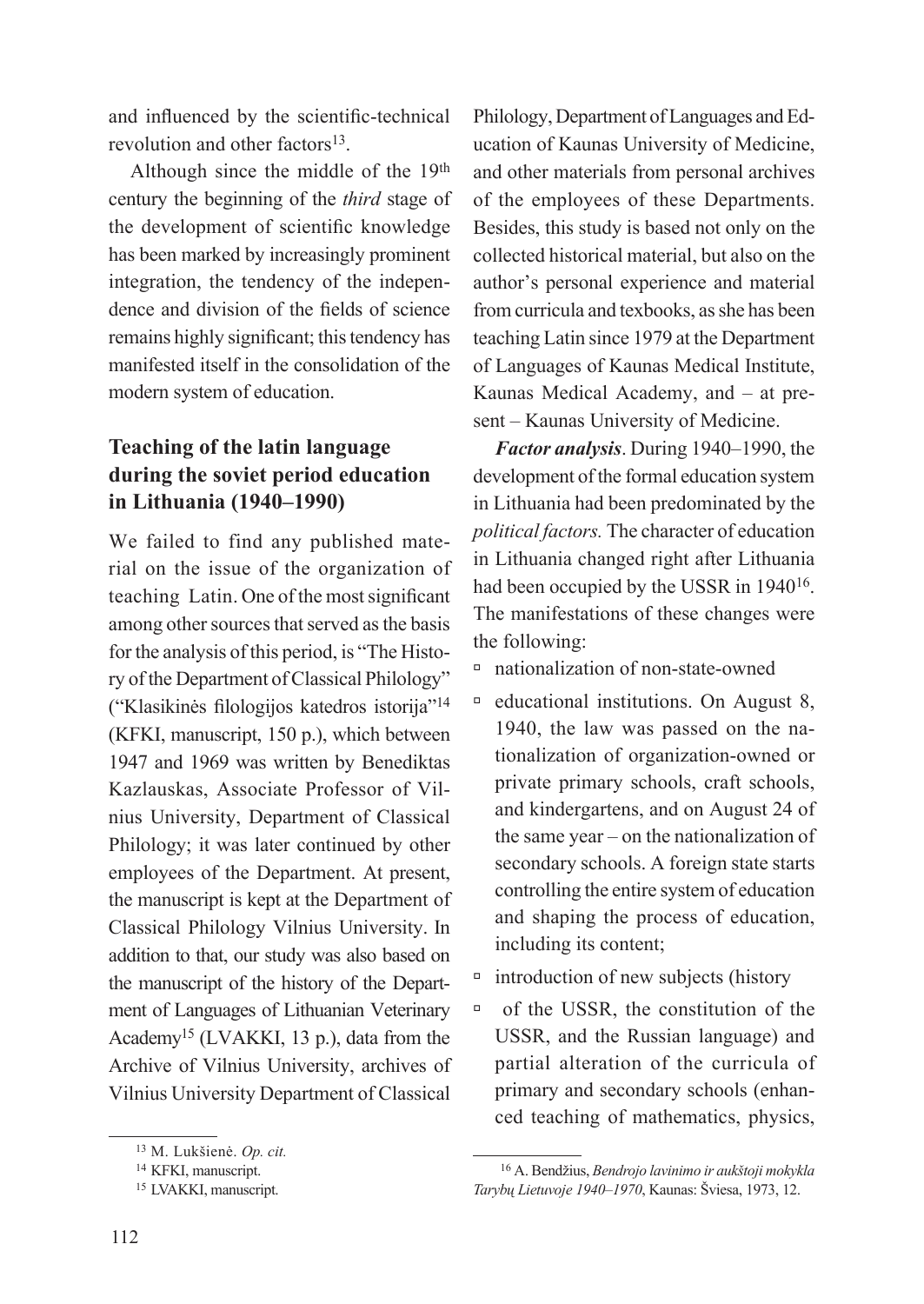chemistry, and biology)<sup>17</sup>. This affected the teaching of the other subjects, since new subjects required certain amounts of hours for teaching, resulting in a threat that other subjects deemed by the Soviet rule unnecessary or unsuitable would be excluded from the curriculum. Such fate first befell the teaching of religion, basics of philosophy, and similar subjects<sup>18</sup>. Although until 1949 the Soviet rule allowed using the experience of pre-Soviet education, the situation suggested that the Latin language as a subject was among the first subjects that were considered undesirable as the relic of bourgeois education;

- $\Box$  according to the Soviet law, in the school year 1949 / 50 gymnasiums were closed down, and the Soviet 11-year secondary education school model was introduced<sup>19</sup>. This transition resulted in the adaptation of totally different curricula and teaching plans. These plans and curricula included the main teaching subjects of the Soviet school of that time<sup>20</sup>:
- à ideologization of the educational content. This manifested itself through the introduction of new teaching subjects and exclusion of some already existing subjects. This effect was especially strongly felt in case of humanitarian subjects where new ideology-laden aims of education were set; for instance, in teaching the native language and literature, in addition to the principal aim – the preparation of a literate person, an additional aim – rendering the theory

of Marxism–Leninism – was set. The teaching of foreign languages was primarily limited to the Russian language and literature – these subjects were given over half the time devoted to teaching the Lithuanian language, Lithuanian and world literature<sup>21</sup>. Expansion of the teaching of the Russian language and literature in schools became the basis for the Russification of our culture. Russification was extremely widespread; for instance, in creating new terms, the requirement was to use a Russian word rather than a traditional European language22. This clearly shows the attitude to classical languages: the potential terminological possibilities of these languages were ignored, as were their functions in culture and the development of an educated person.

Thus, *political factors* start affecting *the cultural ones; this* results in the mergence of external (civilization) *cultural factors*  that negatively affect humanitarian education – especially classical foundations of this education – in Lithuania. *Political factors* affected the *social factors* as well. Political decisions significantly altered the social composition of society in Lithuania after 1940. The education system suffered especially heavy losses, since the majority of intelligentsia were either exiled to Siberia or fled the country to the West. According to R. J. Misiūnas, R. Taagapera<sup>23</sup>, a significant new workforce entered the education system, but Russian speakers found the

<sup>17</sup> A. Bendžius. *Op. cit*., 47.

<sup>18</sup> A. Bendžius. *Op. cit*., 61.

<sup>19</sup> A. Bendžius. *Op. cit*., 19.

<sup>20</sup> A. Bendžius. *Op. cit*., 69.

<sup>21</sup> A. Bendžius. *Op. cit*., 74–75.

<sup>22</sup> R. J. Misiūnas, R. Taagapera, *Baltijos valstybės: nepriklausomybės metai, 1940–1990,* Vilnius: Mintis, 1992, 123.

<sup>23</sup> R. J. Misiūnas, R. Taagapera. *Op. cit*., 120–121.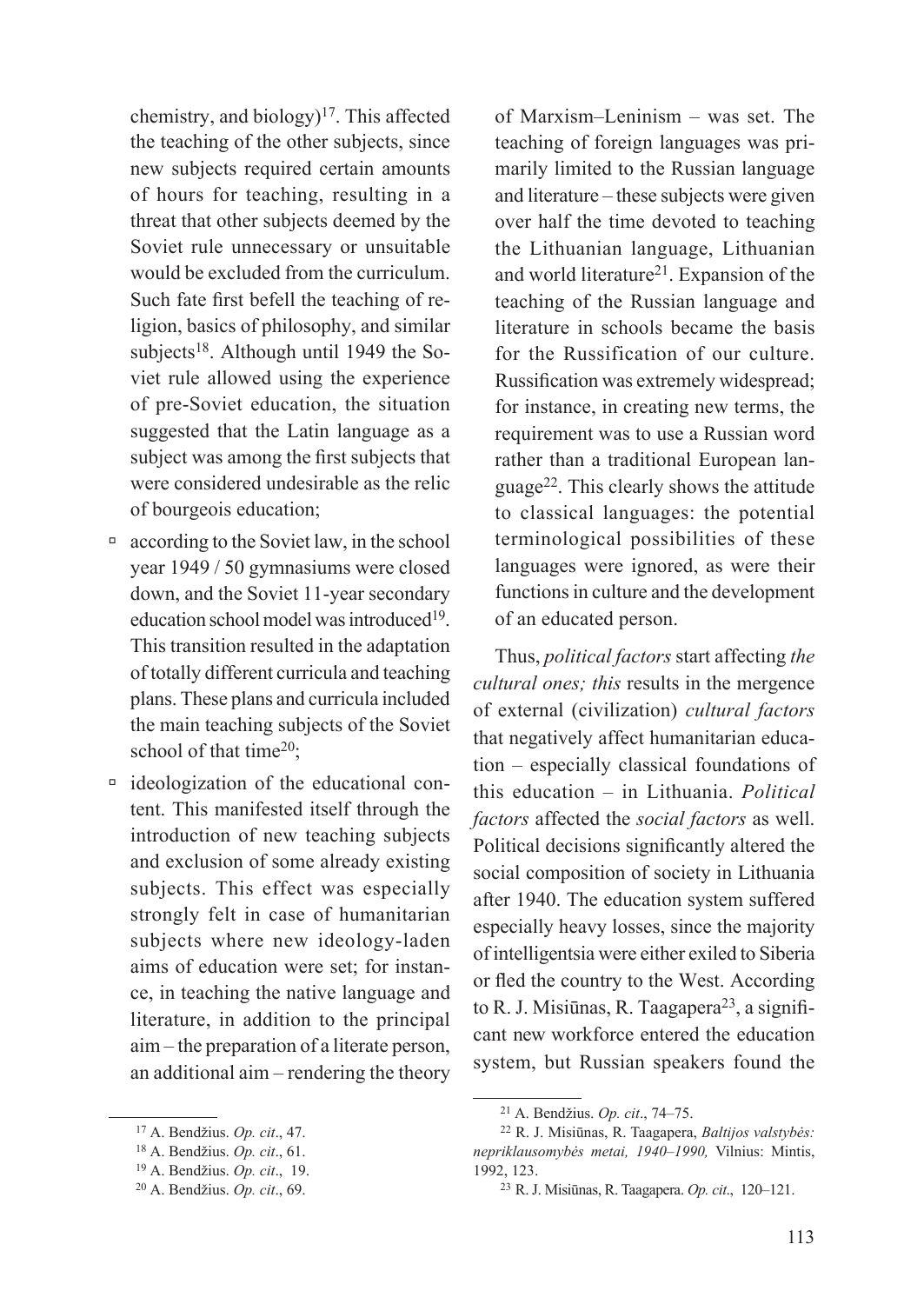penetration of this sphere difficult because they did not know Lithuanian. In such social situation, the issue of a deep competence which requires versatile education was totally irrelevant; therefore, the issue of teaching subjects that would provide such competence was also irrelevant. Thus, the effect of *social factors* was especially vivid on the educational content. The tasks set for the education system reflected the social request – preparation of the working class with a necessary basic education<sup>24</sup>. This task conditioned changes in the educational content: the educational content was understood as universal polytechnic teaching. Subjects of the polytechnic cycle composed the nucleus of the educational content<sup>25</sup>.

These *social factors* even resulted in a certain paradox: even though schools were called comprehensive, their educational content was polytechnic. In such a case, it is impossible to talk about the general education that embraces knowledge of all fields of science. Such orientation of the education contents affected the results of general education, i.e. decreased interest in humanities – especially language learning (there was even an opinion that theoretical knowledge of general education is totally superfluous in preparation for working practice)<sup>26</sup>.

The faster preparation for practical industrial activity was also stimulated by

urbanization processes: until 1980, the percentage of urban population rose to  $62\frac{9}{627}$ , thus it can be stated that the effect of *social factors* was strengthened by a certain influence of the *economic factors*.

Importantly, *cultural factors* manifested themselves especially strongly during this period; these factors performed not only the maintaining, but also the promoting role for the teaching of Latin as the classical foundations of humanitarian education. Of these *cultural factors, the most important was the tradition of education, which was mostly preserved at Vilnius University (VU) – the main and the oldest institution of the classical university education model.* At VU, the Department of Classical Philology has never been closed down – as long as the university existed, the Department was operational28. The influence of the Department of Classical Philology in maintaining and propagating the Latin language – not only as a specialty subject for students of classical philology, but also as a component of general education, – manifested itself through various activities and initiatives of the Department<sup>29</sup>:

 $\Box$  the Department initiated (or at least strived to) the preparation and printing of a multitude of publications for general education: in 1952, a decision to prepare a Latin–Lithuanian dictionary was made; on November 28, 1956, a decision was made to "discuss in the press the issue of the knowledge of the Antique world and culture"; on April 25, 1957, "a decision was made to publish the Anthology of

<sup>24</sup> *Resolution of the 6th session of the Lithuanian Communist party*, 1949 cit.: A. Bendžius. *Op. cit*., 19, 45; R. Navickas, *Visuotinis vidurinis mokymas Lietuvoje 1966–1988 m. (valdymo aspektu).* Disertacija pedagogikos mokslų kandidato moksliniam laipsniui įgyti, Vilnius, 1992, 3.

<sup>25</sup> A. Bendžius. *Op. cit*., 78.

<sup>26</sup> A. Bendžius. *Op. cit*., 96.

<sup>27</sup> R. J. Misiūnas, R Taagapera. *Op. cit*., 308.

<sup>28</sup> *The History of VU*, vol. I–III, 1976–78; KFKI, manuscript, 2–9.

<sup>29</sup> KFKI, manuscript.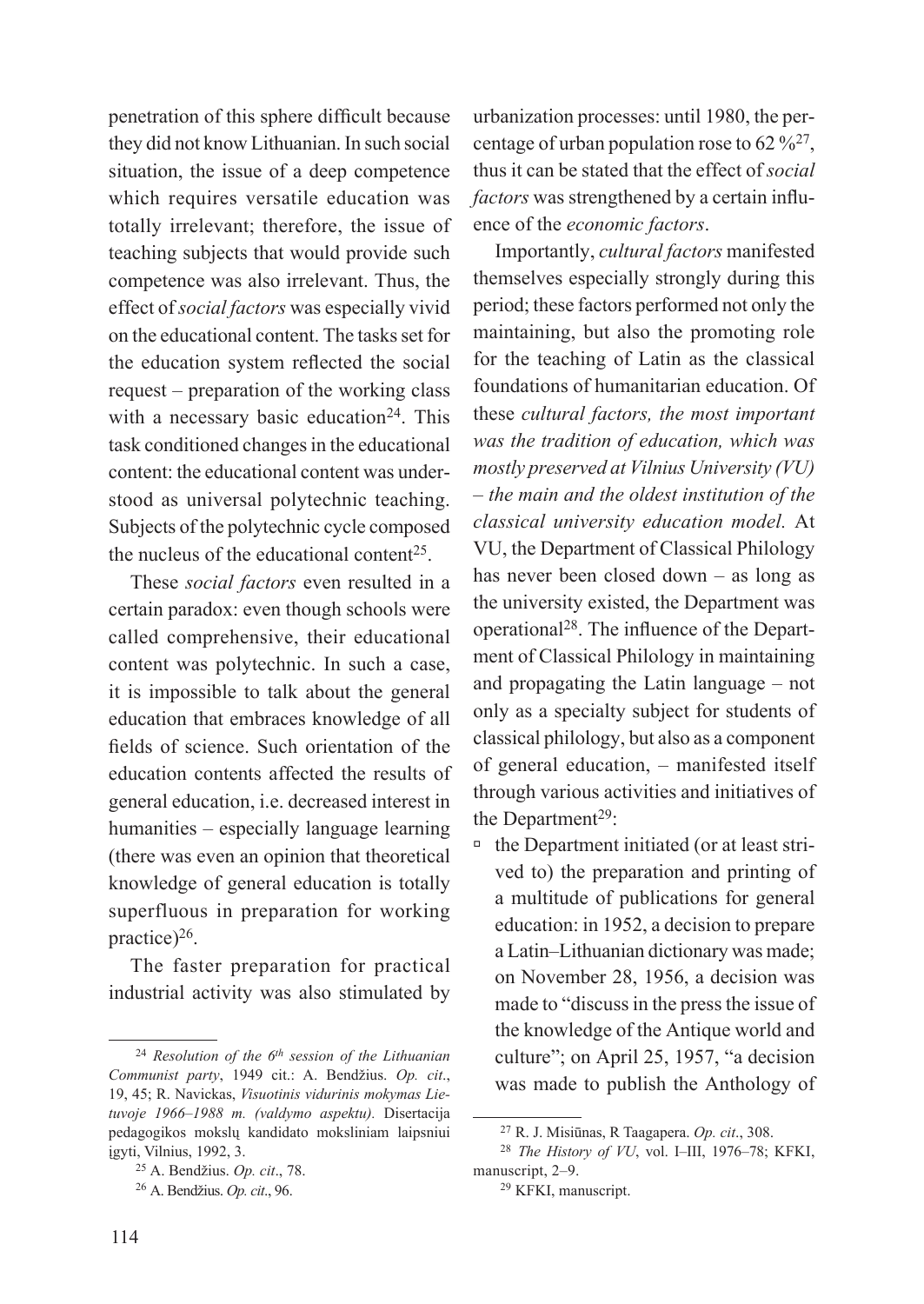Antique Literature. The scientific literature publishing house has decided to publish it". A commission was appointed for the evaluation of the compendium of the Anthology; on November 14, 1957, the Department decided to compile a Greek–Lithuanian dictionary, etc.;

- $\Box$  the Department was engaged in designing the curricula, preparation and publishing of textbooks for higher educational institutions, for secondary schools, curricula for higher educational institutions and for secondary schools, etc.; on the initiative of the Department of Classical Philology, already in April 1963 at the Ministry of Education the question of teaching the basics of Latin and Antique literature in schools was raised. The Department designed the project of the teaching plan;
- $\overline{\phantom{a}}$  the Department was engaged in the preparation and qualification of pedagogues and patronized teachers of Latin. On March 28, 1969, VU Department of Classical Philology organized a conference of teachers of Latin; both teachers of the Department and teachers working in schools presented their reports. The topics of the reports varied significantly and included questions related to curricula and textbooks for teaching Latin, the relationship of the Latin language with other subjects taught in secondary schools, methods of teaching Latin, and didactic questions. Since 1979, annual seminars for teachers of Latin were organized;
- $\Box$  the Department was involved in teaching the Latin language in other faculties of Vilnius University (e.g. the Faculty of Law and the Faculty of Medicine) and

at other higher educational institutions of Lithuania (e.g. at Kaunas Medical Institute) and helped in preparing curricula and textbooks.

All this activity of VU Department of Classical Philology was a very strong *cultural factor* that conditioned the realization of Latin as the classical foundations of humanitarian education not only in the higher education, but also in the secondary education subsystems, thus preserving the traditional situation of the education system in Lithuania. The university-based classical traditions also spread in other higher educational institutions of Lithuania, including Kaunas Medical Institute, Lithuanian Veterinarian Academy, as well as and separate faculties of Vilnius Pedagogical Institute and Šiauliai Pedagogical Institute where Latin was taught as a specialty subject for students of philology, medicine, law, biology and veterinary. Thus, the educational and cultural tradition resulted in the higher education subsystem assuming the function of secondary comprehensive education, thus creating at least minimal possibilities for the Latin language in the process of inculturization. It is noteworthy that even higher educational institutions (e.g. Kaunas Medical Institute – KMI) that were established on the basis of Vytautas Magnus University, i.e. had to assume the tradition of this university to delegate the function of the foundations of classical humanitarian education to the secondary education subsystem, in that situation voluntarily assumed this function.

Another *cultural factor* was the specialists of the Department of Classical Philology – personalities who fostered the idea that Latin should not be taught only to a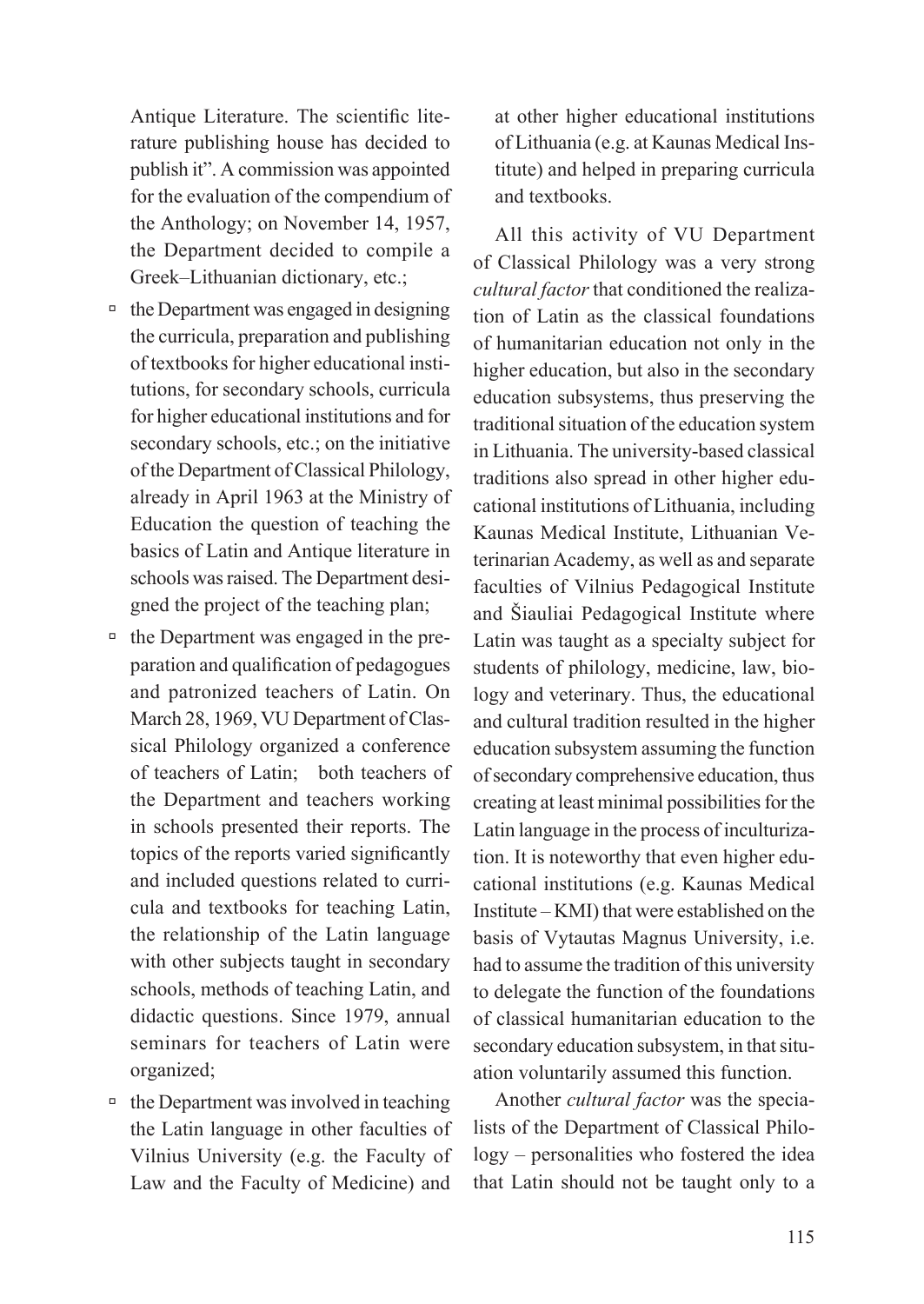narrow circle of learners. Such personalities were also graduates of the Department, who chose the specialty of classical philology, including H. Zabulis, V. Mažiulis, K. Kuzavinis, A. Skoras, K. Eigminas, E. Ulčinaitė, D. Dilytė and many others who were and still are engaged in pedagogic work. The graduates in the specialty of classical philology became the first teachers of Latin in humanitarian schools established during the 1967/68 school-year. The enormous personal input of the teachers and graduates of the Department of Classical Philology in the propagation of the Antique culture and the Latin language also comprised translations from Latin, preparation textbooks, anthologies and other publications oriented not only to specialists, but also to the wider public. According to the data of VU library, the total number of such publications exceeds 30.

It must be reminded that since the  $7<sup>th</sup>$ decade, cultural factors were somewhat fortified by *political factors:* since 1966/67, other ways were sought for the preparation of schoolchildren for industrial activity, and a turn towards a comprehensive school occurred. The principal task of this period was the implementation of universal secondary education, and thus teaching plans and curricula were being adapted to the level of science of that period<sup>30</sup>. At the same time, more attention was paid to strengthening the teaching of humanitarian subjects $31$ . The result of all these changes was that new curricula were confirmed in 1968, correcting the mistakes of the negative tendency

of decreasing the comparative weight of the cycle of humanitarian subjects<sup>32</sup>. Since the 7th decade, the teaching content of a comprehensive school in Lithuania became more correspondent to the form – general rather than polytechnic education<sup>33</sup>. Different tasks were formulated for such schools: the aim of work education is not provision of a profession, but rather assistance in a purposeful choice of a specialty. A secondary school should prepare people for studies at higher or specialized secondary educational institutions. For this reason, in order to develop more versatile interest and skills of schoolchildren, optional courses and classes as well as schools with reinforced teaching of certain subjects were organized since 1970. The Ministry of Education prepared special unified programs for this purpose.

Since the 7<sup>th</sup> decade, schools with intensified teaching of certain subjects were established in Lithuania. According to the data presented by A. Bendžius $34$ , there were five schools of *humanitarian profile,*  and according to the data of VU Department of Classical Philology, the number of schools of humanitarian profile with compulsory classes in the Latin language in 1967 was 10 – in Vilnius, Kaunas, Klaipėda, Panevėžys, Kapsukas (at present Marijampolė), Šiauliai, Utena, Elektrėnai, Anykščiai, and Telšiai. These changes in the education content directly affected the teaching of Latin, and therefore it can be stated that during the second half of the period 1940–1990, political factors – espe-

<sup>30</sup> A. Bendžius. *Op. cit*., 99; R. Navickas. *Op. cit*., 3.

<sup>31</sup> A. Bendžius. *Op. cit*., 97.

<sup>32</sup> A. Bendžius*. Op. cit*., 101.

<sup>33</sup> A. Bendžius. *Op. cit*., 100.

<sup>34</sup> A. Bendžius. *Op. cit*., 104–105.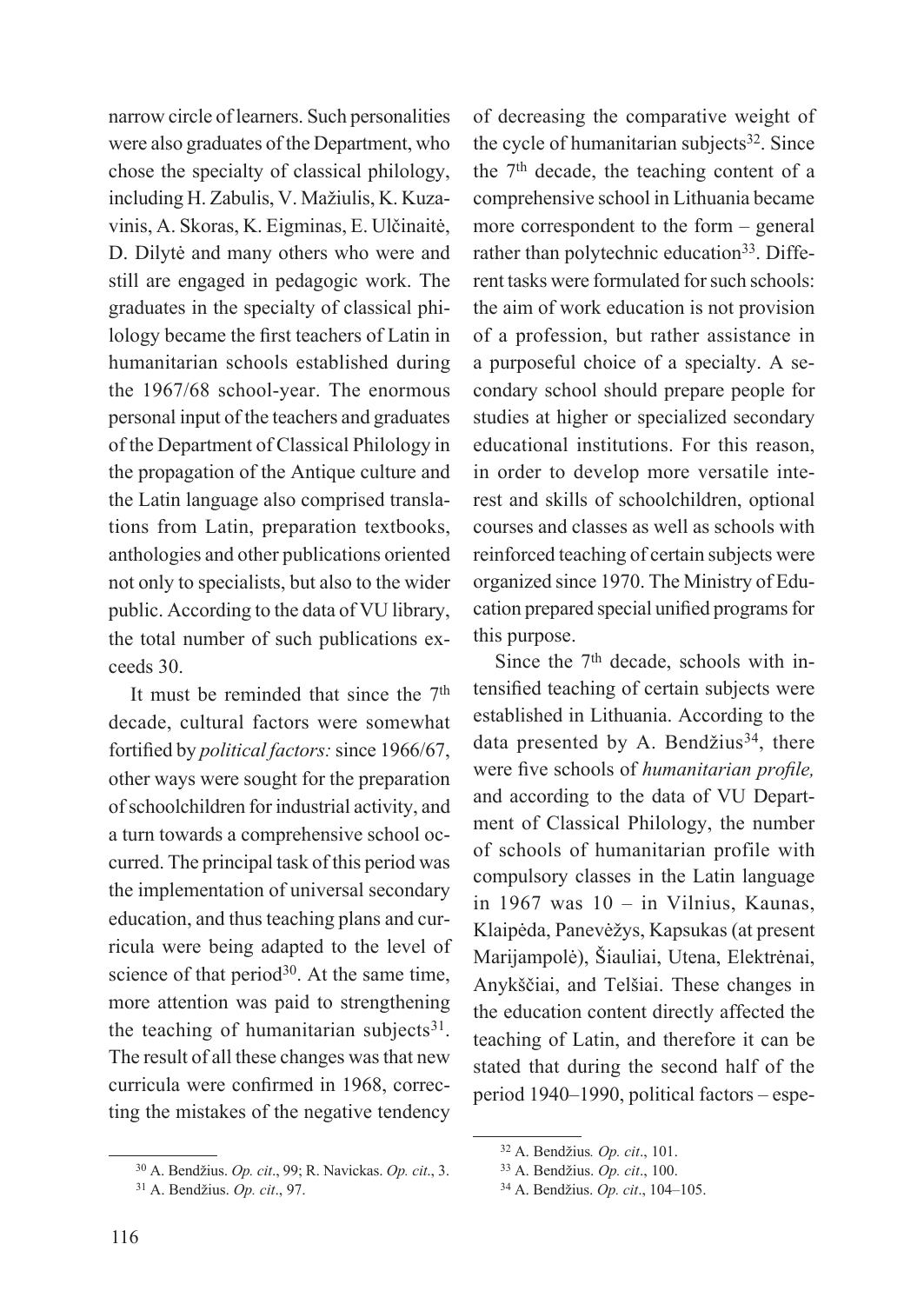cially influenced by cultural factors – had a positive effect and were supportive of the realization of the Latin language as the classical foundations of humanitarian education.

Thus, teaching of the Latin language during 1940–1990 was negatively affected by political, social and economic factors. The supportive – cultural – factors could not ensure a universal realization of the classical foundations of humanitarian education. The negative attitude towards the Latin language resulted in the fact that people who knew Latin became an undesirable elite and had to withdraw.

*The level and volume of teaching***.**  The teaching of the Latin language during 1940–1990 was concentrated in the higher education subsystem. The Department of Classical Philology of Vilnius University never discontinued its activity. Teachers of the Department also taught students of other VU faculties and specialties. The Latin language was taught at the *Faculty of Philology*: according to the data for 1964, Latin was taught to the students of the following specialties: *Lithuanian Language and Literature –* 2 semesters, 3 hours per class, in total 110 hours; *Romanic-Germanic Languages –* 3 semesters, 2 hours per class, in total 100 hours; *Russian Language and Literature –* 2 semesters, 3 hours per class, in total 110 hours; at the *Faculty of History:* according to the data for 1967, the Latin language was taught to the students specializing in *history –* 3 semesters, 2 hours per class, in total 100 hours; at the *Faculty of Medicine:* according to the data for 1969 and 1972, the Latin language was taught to the students of *Therapeutic Medicine –* 2

semesters, 2 hours per class, in total 72 hours. During 1964/65, the number of hours in classes of Latin for students specializing in the Lithuanian Language and Literature and in History was cut down35, but after 1974, the hours for teaching Latin were increased again for some specialties, e.g. for the specialty of the *Lithuanian Language and Literature* (together with French): according to the data for 1982, 2 semesters, 4 hours per class, and 1 semester, 3 hours per class, in total 190 hours; the specialty of *Romanic-Germanic Languages:* according to the data for 1975; 1 semester, 2 hours per class, and 1 semester, 54 hours per class, in total 120 hours; according to the data for 1979: 2 semesters, 4 hours per class, and 1 semester, 3 hours per class; the specialty of *Russian Language and Literature:* according to the data for 1983: 1 semester, 2 hours per class, and 1 semester, 4 hours per class, in total 110 hours (no changes in the total number of hours); (the specialty of *Therapeutic Medicine:* according to the data for 1975: 2 semesters, 2 hours per class, in total 74 hours; the specialty of *History:* according to the data for 1974: no changes in the number of hour for classes of Latin.

The teaching of the Latin language also began at other higher educational institutions, such as Kaunas Medical Institute (since 1953)36 and Lithuanian Veterinarian Academy (since February 1, 1951)37. At this higher educational institution, the department involved in teaching of Latin was called the Department of Latin and Russian Languages.

<sup>35</sup> KFKI, manuscript, 84, 90.

<sup>36</sup> KFKI, manuscript, 36.

<sup>37</sup> LVAKKI, manuscript, 1.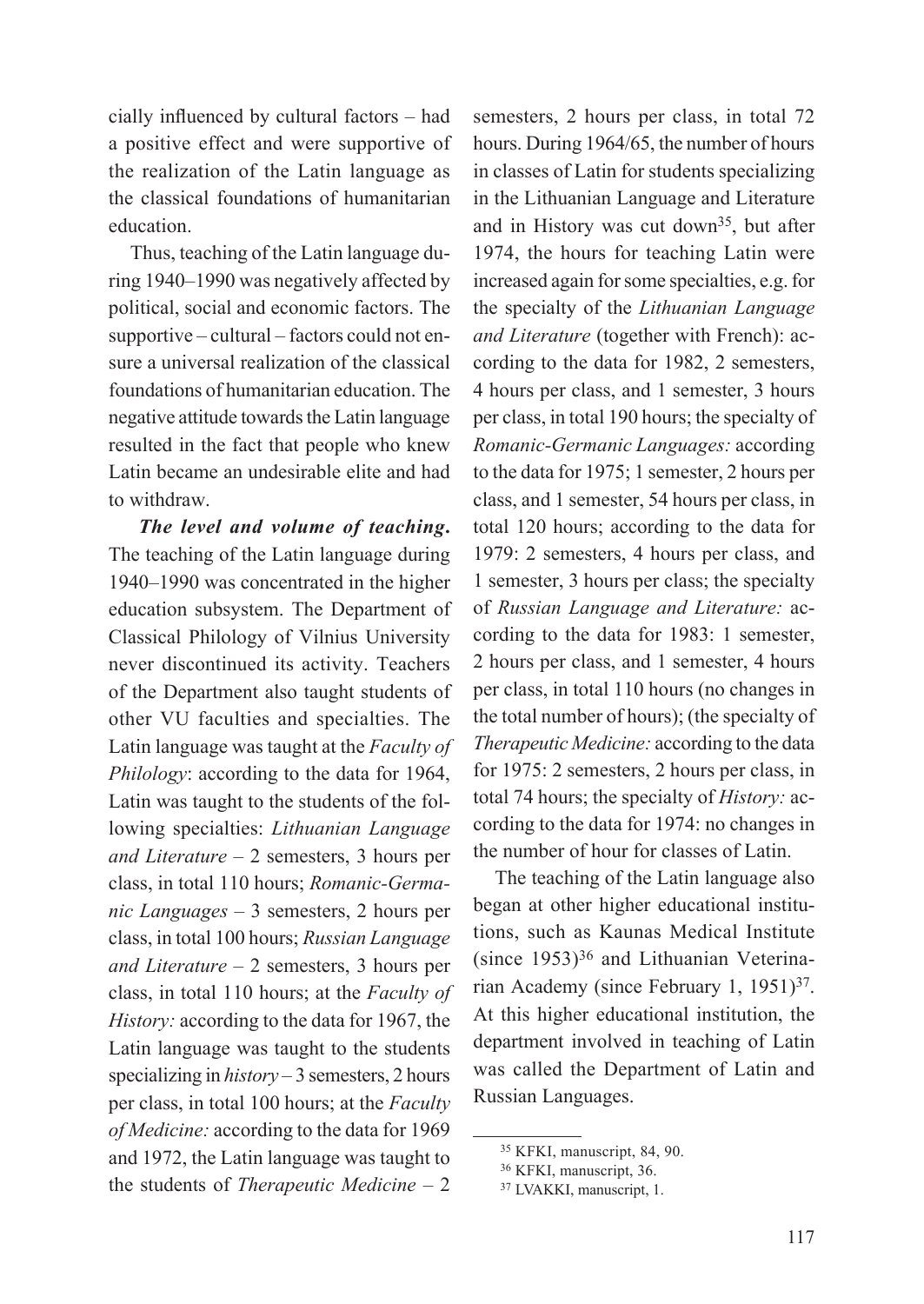Since 1967/68, Latin was taught in secondary schools of humanitarian profile (in total in 10 schools). According to the curriculum, Latin was supposed to be taught 68 lessons per year in grades 9 and 10 and 66 lessons per year in grade 11, i.e. in total 202 hours.

Thus, the aspects of the volume and level of teaching showed that teaching of the Latin language was not universal, and that Latin was not understood as a subject of classical foundations of humanitarian education capable of forming humanitarian cognition in everyone willing to strive for the humanitarian competence of comprehensive education.

*The character of teaching* of the Latin language is reflected in the *curricula.* Attention in the curriculum of a secondary school is focused on the grammar system of the Latin language, word formation, vocabulary, etc., i.e. this curriculum reveals the principles that indicate the striving for the realization of not only the expressive or gnoseological, but also the communicative function of the Latin language. Having in mind that the communicative possibilities of the Latin language could not be expressed in a concrete practical communication (i.e. there was no nation to which one could communicate in Latin), one can state that the realization of all the functions of Latin corresponded to the principles of comprehensive education of that time – i.e. to orient schoolchildren towards a purposeful choice of profession. The character of teaching Latin was oriented towards preparation for deeper humanitarian studies.

The curriculum of the History of Antique Literature and the Latin Language,

prepared in 196238, was unified for all higher educational institutions irrespective of specialties. At other educational institutions, Latin was taught according to other curricula. At Kaunas Medical Institute, which for a long time had been under the jurisdiction of the Ministry of Health rather than the Ministry of Education, the teaching of Latin was organized according to the unified curricula of the USSR. According to the curriculum of 1977, at the Faculty of Medicine and the Faculty of Pediatrics, Latin was supposed to be taught for 74 hours (2 semesters), and at the Faculty of Sanitation and Hygiene and the Faculty of Stomatology for 72 hours (2 semesters). The curriculum of 1980 stated that at the Faculty of Pharmacy, Latin should be taught for 110 hours (2 semesters), and the curriculum of 1985 allocated 72 hours (2 semesters) of Latin to all faculties, except for the Faculty of Pharmacy. In 1987, the number of hours given to the teaching of Latin dropped to 68 (2 semesters). The analysis of the archive of Kaunas University of Medicine Department of Languages and the personal experience of the author who has been teaching Latin at this Department since 1979 showed that up to the 9<sup>th</sup> decade of the  $20<sup>th</sup>$  century, this higher educational institution had been oriented towards the traditional philological character in teaching Latin in Lithuania, i.e. significant attention was paid not only to the professional, but also to the broader humanitarian education of students. This is indicated by, e.g., an excerpt from the protocol of the session of the Department, containing an application to the Rector to in-

<sup>38</sup> *Antikinės literatūros istorijos ir lotynų kalbos programos*, Vilnius, 1962.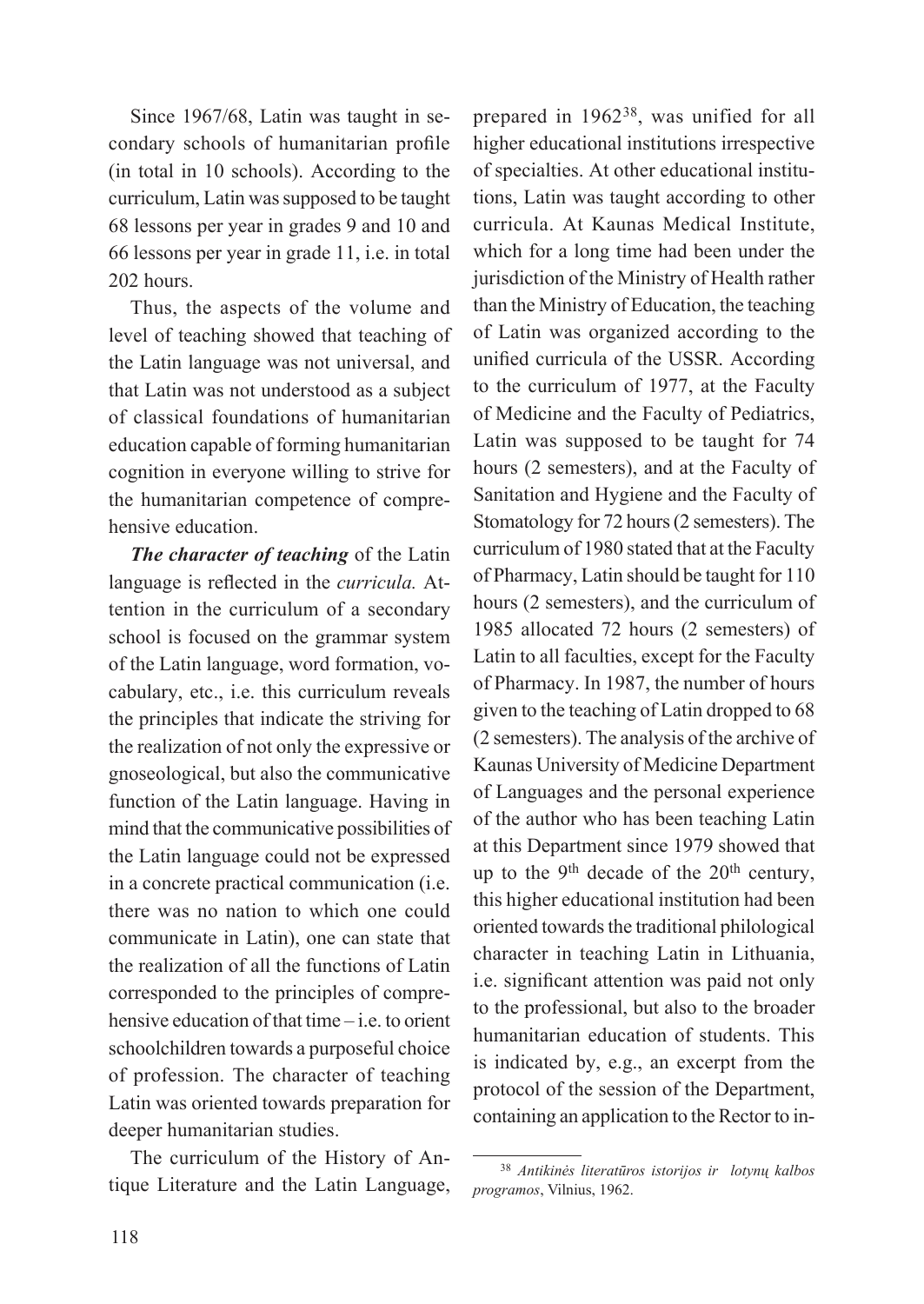crease the number of teaching hours for the Latin language at the Faculty of Theoretical Medicine up to 3 hours per week during the 2nd semester. This was influenced by the textbook for medical students prepared by the graduate of VU Department of Classical Philology A. Šuopys and teacher J. Starkus (1975), based on the classical method of teaching Latin and oriented not only towards the narrow teaching of specialty subjects, but also towards a broader humanitarian education. This indicates an especially strong role of the educational tradition and the aspiration to maintain the functions of the Latin language in education, i.e. the cultural factors; thus, it can be stated that the teaching of Latin was a very important factor in preserving classical education in the education system of Lithuania.

Unfortunately, the continuously decreasing hours for teaching Latin at higher educational institutions had an increasingly narrowing effect on the teaching of this language. For this reason, e.g., Kaunas Medical Academy during the last decade of the study period abandoned the realization of all functions of the Latin language save for the narrow professional expressive function. This is indicated by a decrease in the number of hours for Latin grammar for the benefit of teaching skills of writing diagnoses and prescriptions.

Keeping in mind that only a very small part of schoolchildren learned Latin at schools (10 schools, 1 or 2 classes each) and these schoolchildren most commonly chose philology for their further studies, one can assume that in the aspects of the level and character of teaching, the Latin language was not used for the education and training of the elite of society (which is characteristic of the classical model of education), but rather became a component of professional competence and a subject of several specialties (such as philology, medicine, and law), and thus the Latin language as the classical foundations of humanitarian education was excluded from the concept of general education.

When analyzing the teaching of Latin during 1940–1990 in the aspect of **teaching aids**, it is noteworthy that in Lithuania, textbooks prepared by Lithuanian authors were used. These textbooks were designed according to the aforementioned curriculum for higher educational institutions (1962) and the curriculum for secondary schools (1964). The textbooks were prepared by teachers and graduates of VU Department of Classical Philology. In 1951, a textbook in Latin for higher educational institutions, prepared by M. Račkauskas and E. Frolovas, was processed and published in 195239. In 1955, the preparation of a textbook in Latin for students of the Faculty of Law began (the textbook was completed in  $1967$ <sup>40</sup>; in 1963, the preparation of a textbook in Latin for students of medicine was initiated (the textbook was completed in  $1975$ <sup>41</sup>; J. Šimkauskienė prepared a textbook for students of medicine (1972) and biology (1975); M. Račkauskas prepared a textbook for secondary schools (1953); in 1960, a textbook "The Latin Language" for higher educational institutions, written by J. Dumčius, K. Kuzavinis and R. Mironas; in 1973, "Vox Latina" for secondary

<sup>39</sup> KFKI, manuscript, 30, 41.

<sup>40</sup> KFKI, manuscript, 41, 109.

<sup>41</sup> KFKI, manuscript, 79.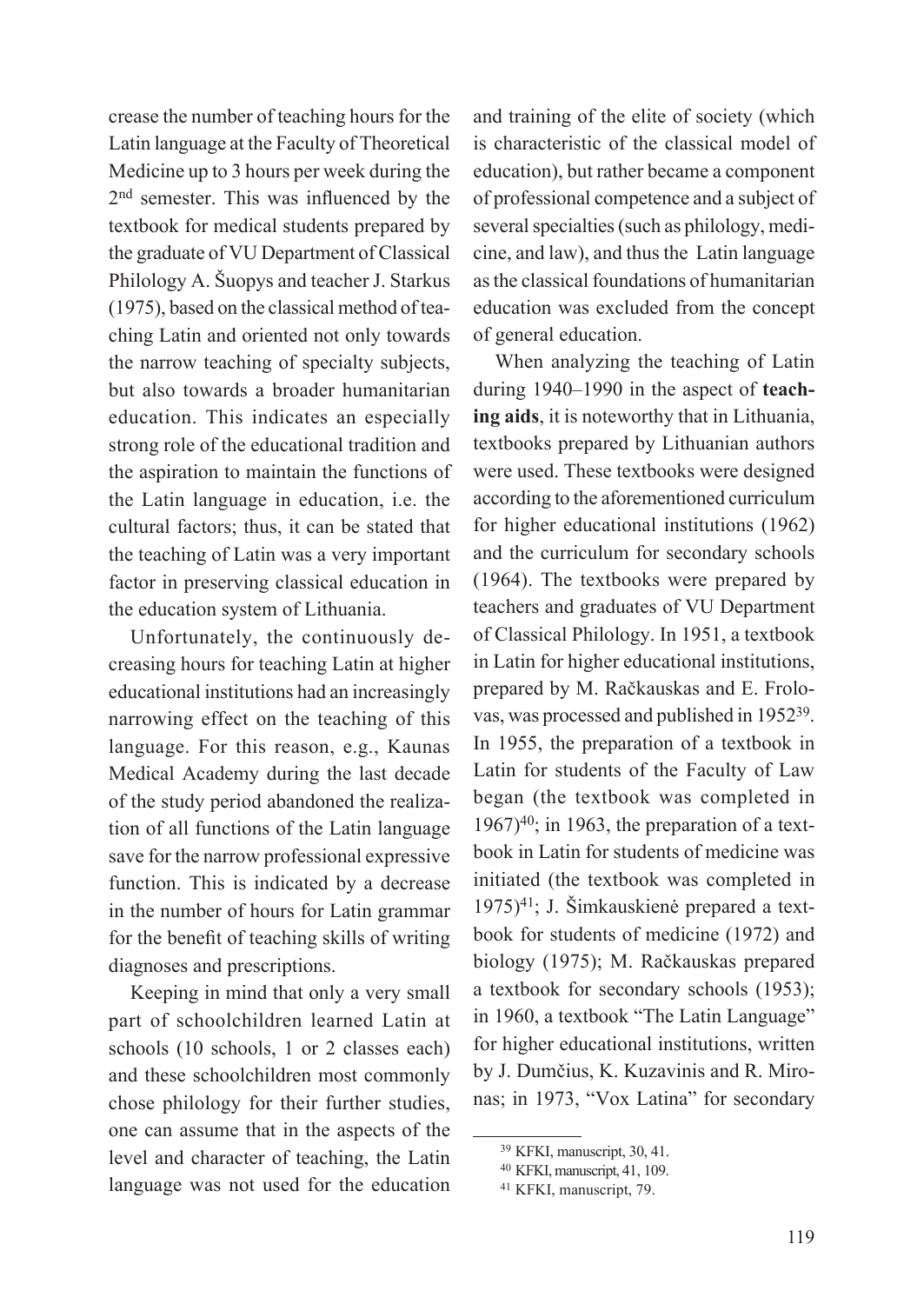schools by K. Kuzavinis and L. Valkūnas was published; in 1978, the textbook "Elementa Latina" by J. Dumčius et al., and other textbooks were published. The Department prepared and published a number of scientific, educational and popular publications by such authors as J. Dumčius, H. Zabulis, E. Ulčinaitė, D. Dilytė and others. Due to the fact that the teaching aids were oriented towards Lithuanian learners, they had prominent specific features, analyzed the differences between Lithuanian and Latin, compared the two languages, emphasized what the Latin language can give Lithuanians – i.e. here the tradition of the interaction between the Baltic and Latin cultures came into prominence. This aspect of analysis indicates the aspiration to preserve the traditional function of the Latin language as the classical foundations of teaching the basics of humanitarian education.

*Education and training of pedagogues***.**  Considering the fact that since 1949 gymnasiums were closed down in Lithuania, thus ending the teaching of Latin in the secondary education subsystem, and the fact that during 1941–1944 the Lithuanian education system was operating in war conditions, one can assume that the need for teachers of Latin was not very significant. During the post-war period, the main pedagogical workforce was concentrated at VU Department of Classical Philology. According to the data provided by B. Kazlauskas (1961), in 1940 the personnel of the Department consisted of 14 teachers and 10 laboratory assistants and post-graduate students<sup>42</sup>.

They made the main group of teachers of Latin in all faculties of VU. Part of these pedagogues acquired the specialty of classical philology before World War II in various Universities of Europe, Vytautas Magnus University, and Stephen Bathory University.

From 1945, the specialty of classical philology was revived at Vilnius University, and until 1953, 24 graduates completed studies in this specialty<sup>43</sup>. For some time, the specialty of classical philology was removed, but in 1958 it was reintroduced<sup>44</sup>. In 1965, 7 graduates completed studies in this specialty. Unfortunately, between 1969 and 1990, only specialists of the Lithuanian language and culture with specialization in classical philology rather than specialists in classical philology were educated at this Department. It should be noted that since 1984 there has been a gradual increase in the number and volume of the subjects of classical philology at the expense of the volume of subjects of Lithuanian philology and – depending on possibilities – political sciences. Thus, the reestablishment of the specialty of classical philology in 1990 was the result of the evolutionary process and the aspiration of the Department of Classical Philology to preserve the classical traditions of Lithuanian education.

These were the graduates of the Department of Classical Philology – both with the specialty of and specialization in classical philology – who worked as teachers of Latin in secondary schools of humanitarian

<sup>42</sup> KFKI, manuscript, 19–20.

<sup>43</sup> KFKI, manuscript, 22.

<sup>44</sup> KFKI, manuscript, 62.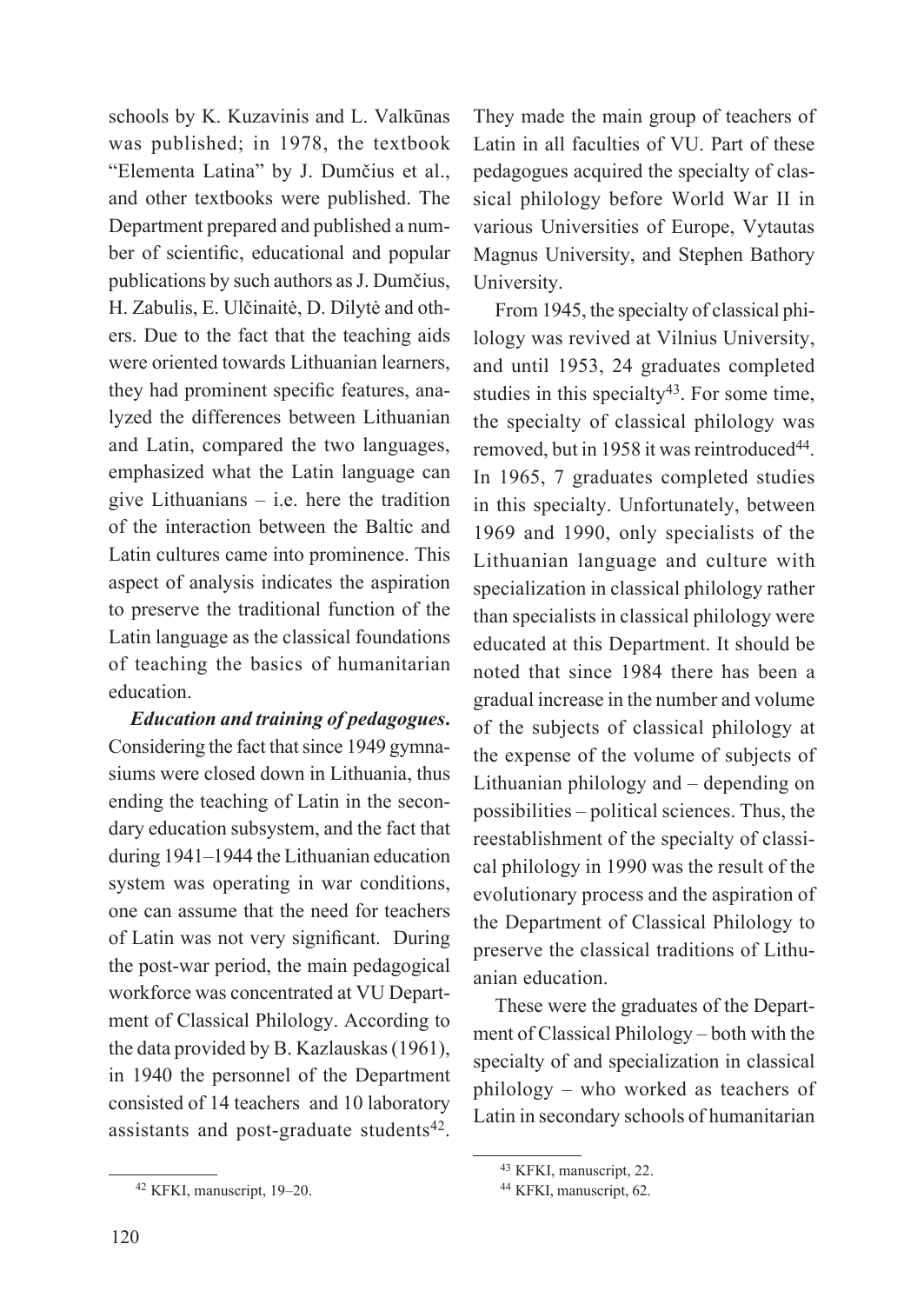profile or at higher educational institutions. The first such case was recorded in 1952: A. Šuopys was sent to teach Latin at Kaunas Medical Institute<sup>45</sup>. In 1965, graduates of the Department became teachers of Latin in the first humanitarian schools.

To sum up, in the aspect of pedagogues, the teaching of the Latin language had to be understood as an element of a broader humanitarian education, since the pedagogues themselves – especially those with the specialization (not the specialty) of classical philology – had received such education.

# **The effect of teaching latin on the education system Lithuania during 1940–1990: generalization and conclusionS**

A positive influence of the the internal *political factors* of the national level can be observed, while the influence of external international political factors was negative. The effect of all manifestations of *cultural factors,* considering especially strong Russification of culture and minimalization of its autonomy during 1940–1990, was positive. The major precondition of this fact was the need of Baltic culture to interact with Latin culture. This required an instrument of inculturization – the Latin language as classical foundations of humanitarian education. One can conclude that under conditions where cultural autonomy is allowed, *cultural factors* will have an especially positive effect and ensure realization of the classical foundations of humanitarian education. Cultural factors in all conditions are

positive and supportive, and political factors are supportive when factors of the internal level are at work. The effect of social factors is indirect and dependent on other factors, i.e. the effect of these factors is controversial; this may be explained by the fact that these factors are not separate but rather are highly dependent on *political factors* and interact with them. In the conditions of positive internal *political factors* (when state independence is strengthened), *social factors* have a positive effect because classical foundations of humanitarian education are a precondition for a more profound education, and it is this type of education that society of an independent state needs. The negative effect of the external *political factors* results in the negative effect of *social factors* because external political forces are hardly interested in the problems of the education of society or strive to impose their own education standards on society. The effect of *economic factors* on the Latin language is insignificant – these are external *economic factors* determined by global rather than internal economic changes in the state.

Generalizing the analysis of teaching the Latin language in the period 1940–1990 in the development of the formal system of education of Lithuania, it can be stated that the realization of the classical foundations of humanitarian education through teaching the Latin language was fragmented and inconsistent. During 1940–1990, Latin was understood as an element of a very narrow professional competence, and teaching of the Latin language only educated the professional elite. The fact that Latin was only compulsory confirms this statement because compulsory education is charac-

<sup>45</sup> KFKI, manuscript, 36.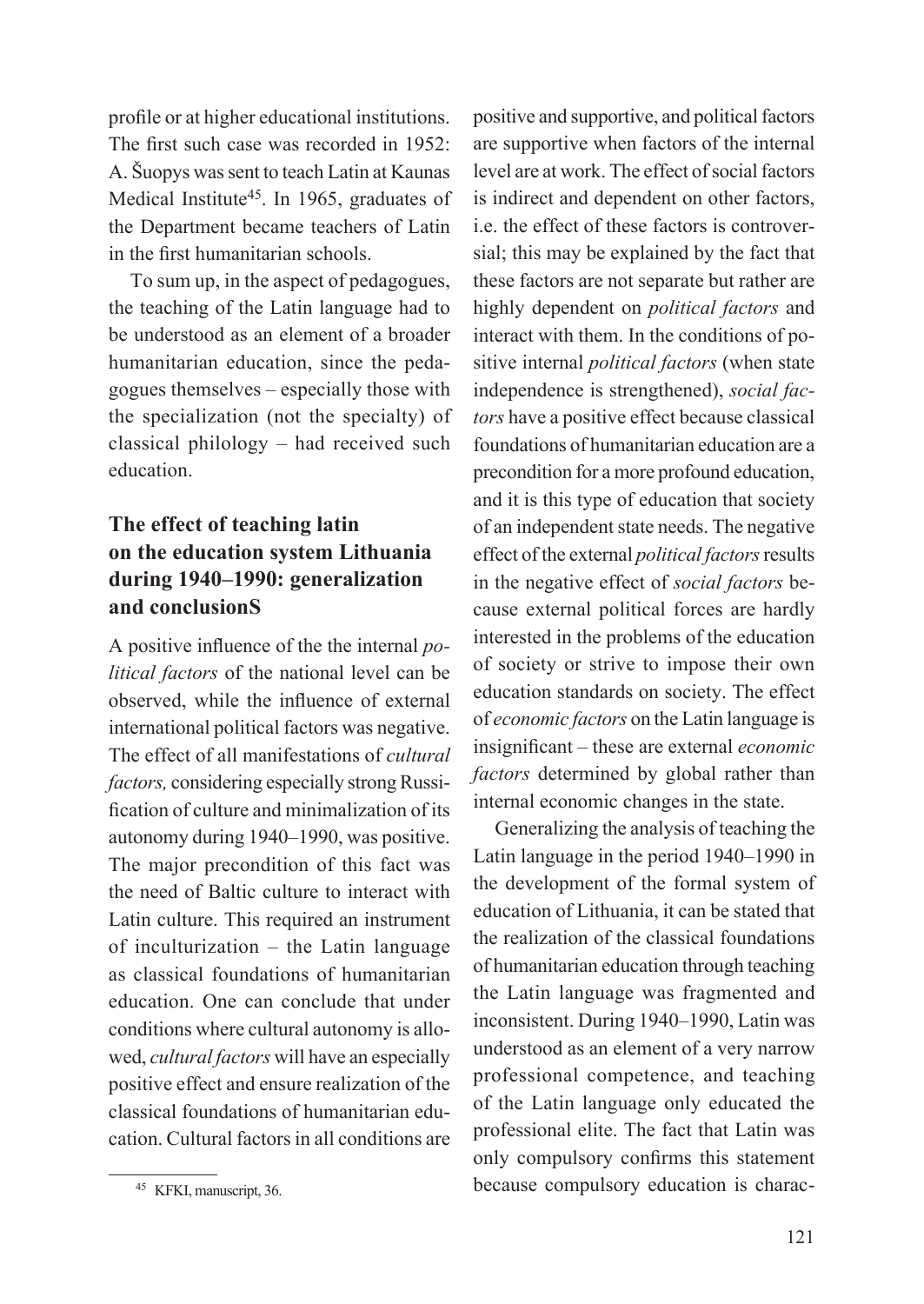cational possibilities for their realization. Practically, during this period, the consystematic but rather limited to individual attempts and was a result of the effects of separate cultural factors. For this reason, it

for general education disappeared entirely, and therefore education in Lithuania found itself in an uncommon situation: there was no possibility to learn Latin (common European) culture since the main instrument of inculturization – the Latin language – was eliminated as a subject. The teaching of the Latin language as the classical foundations of humanitarian education during the period 1940–1990 was not

teristic of the development of professional competence. This shows a tendency to limit the external educational possibilities of the Latin language. Teaching aids and education and training of pedagogues suggest that the character of teaching Latin was close to the traditional understanding of the functions of the Latin language, i.e. they show the aspiration, at least minimally, to realize the gnoseological and – to a rather great extent – the expressive function of the Latin language. Thus, the tradition of the Latin language as classical foundations of humanitarian education is sufficiently strong. All this shows a weakening tendency of the realization of the internal educational possibilities of the Latin language through a failure to create sufficient external edu-

cept of the Latin language as the classical foundations of humanitarian education as well as the importance of this language

is highly important to what extent the classical tradition of education survived under such conditions. Without the traditional bridge to the predominant culture of Western Europe and only slightly touching upon it through modern foreign languages, the "products" of the Soviet education system of Lithuania even started fearing everything that seemed (and was) foreign to them – the usage of international words, the recognition and acceptance of the element of Latin culture in one's own culture, etc. All this increased the gap between Lithuania and Europe. Lithuania was doomed to vanish in the eastern vortex of closed authoritarian culture, and only a strong influence of the Baltic culture, manifesting itself through the tradition of education in Lithuania, the activity of separate personalities, and the quality of education ensured the survival of national culture.

During the Soviet occupation, the Latin language as the classical foundations of humanitarian education had a very important effect on helping to preserve the elements of classical education in Lithuania. This shows that education in Lithuania has the preconditions for a combination of the elements of classical education with a different understanding of education. This experience is very important in the present situation of education in Lithuania for understanding of the new paradigm of education, opening up the horizons for alternative concepts and theories of education, and for their realization.

### **Sources**

*Curricula of Vilnius University*, 1964; 1967; 1969; 1972; 1974; 1979; 1982; 1983. The Archive of Vilnius University.

*The Curriculum of the History of Antique Literature and the Latin Language*, Vilnius, 1962. *The History of the Department of Classical Philo*